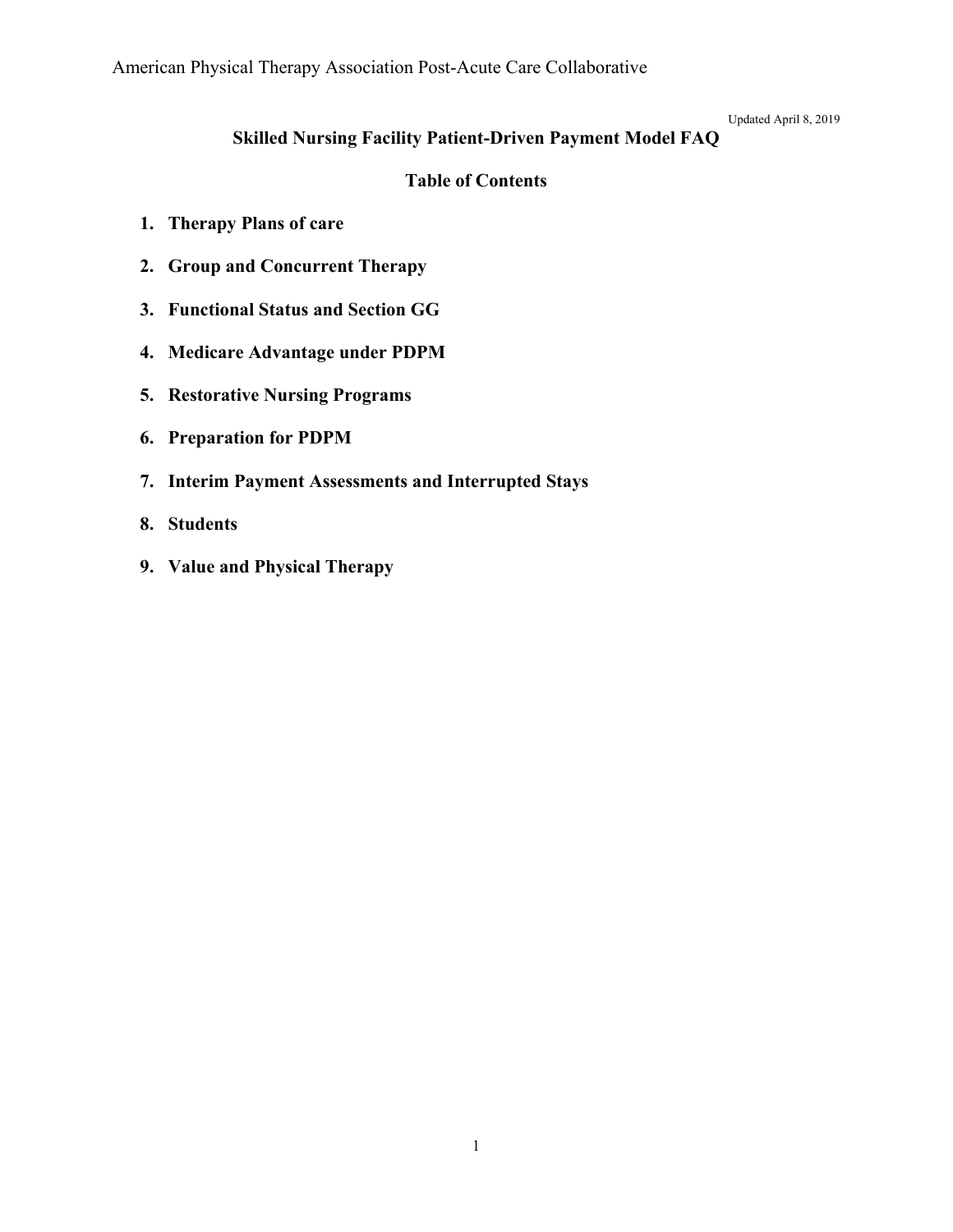## <span id="page-1-0"></span>**1. Therapy Plans of Care**

### **1.1.Under PDPM, RUG minutes go away. Who decides how many minutes the patient gets/needs?**

The determination of the level of therapy does not change just because the payment model is changing. How much therapy a patient needs/receives should always be determined by health care professionals, with input by the patient. The determination is informed by the findings from the evaluation process. In addition, the basic criteria for a patient qualifying for a SNF Part A benefit has not changed. A resident must require skilled nursing 7 days a week and/or skilled therapy services 5-7 days a week. Therapists must learn to think about clinical approaches separately from this new payment methodology, rather than equate the two. This is a patientdriven payment model.

Now that rehabilitation is not necessarily the driver of payment, physical therapists (PTs) and physical therapist assistants (PTAs) should start talking with their colleagues, peers, and administrators about what volume and dosage of therapy is appropriate. The amount of therapy a patient requires should be based on physical presentation and their needs. Therapists must determine the needs of patients through standardized tests, the tolerance of patients, and the goals of the patients and their families.

### **1.2.Does the APTA have any standards on dosage per diagnosis categories as a potential guideline?**

There are resources on **PTNow**, and APTA and other stakeholders will continue to build the body of evidence. It is important for the physical therapy profession to look for and identify what is the right amount of therapy that ensures a patient the right outcome.

#### **1.3.Who decides the primary reason for SNF admission?**

The primary reason for SNF admission, reflected on the MDS in Item I0020B will determine the case-mix component for PT, OT, and SLP Further, I0020B should reflect the primary reason the patient is admitted to the facility for all skilled services. Therefore, the facility should not expect the therapist to be 'the one' to determine the primary diagnosis, as the therapist's choice may not completely reflect the reason for the admission. It is important that therapists provide input on the primary admission diagnosis, but the final choice should be a collaborative decision.

### **1.4.Will patients receive less therapy under PDPM?**

It is unclear. CMS is expecting a slight decline in the amount of therapy utilization, but only because they believe there has been an overutilization in therapy due to the financial incentives associated with delivering therapy under the RUG system. Therapists should provide as much therapy as they can substantiate as the right amount of care. The physical therapy profession is evolving, as is the population PTs serve. Whether the amount of therapy is more or less following PDPM implementation is less important than whether it is the right amount at the right time for the right patient. Therapy utilization should be the result of interprofessional team decision-making, be supported clinically, and be well documented.

### **1.5.Will PDPM pay more for more complex patients?**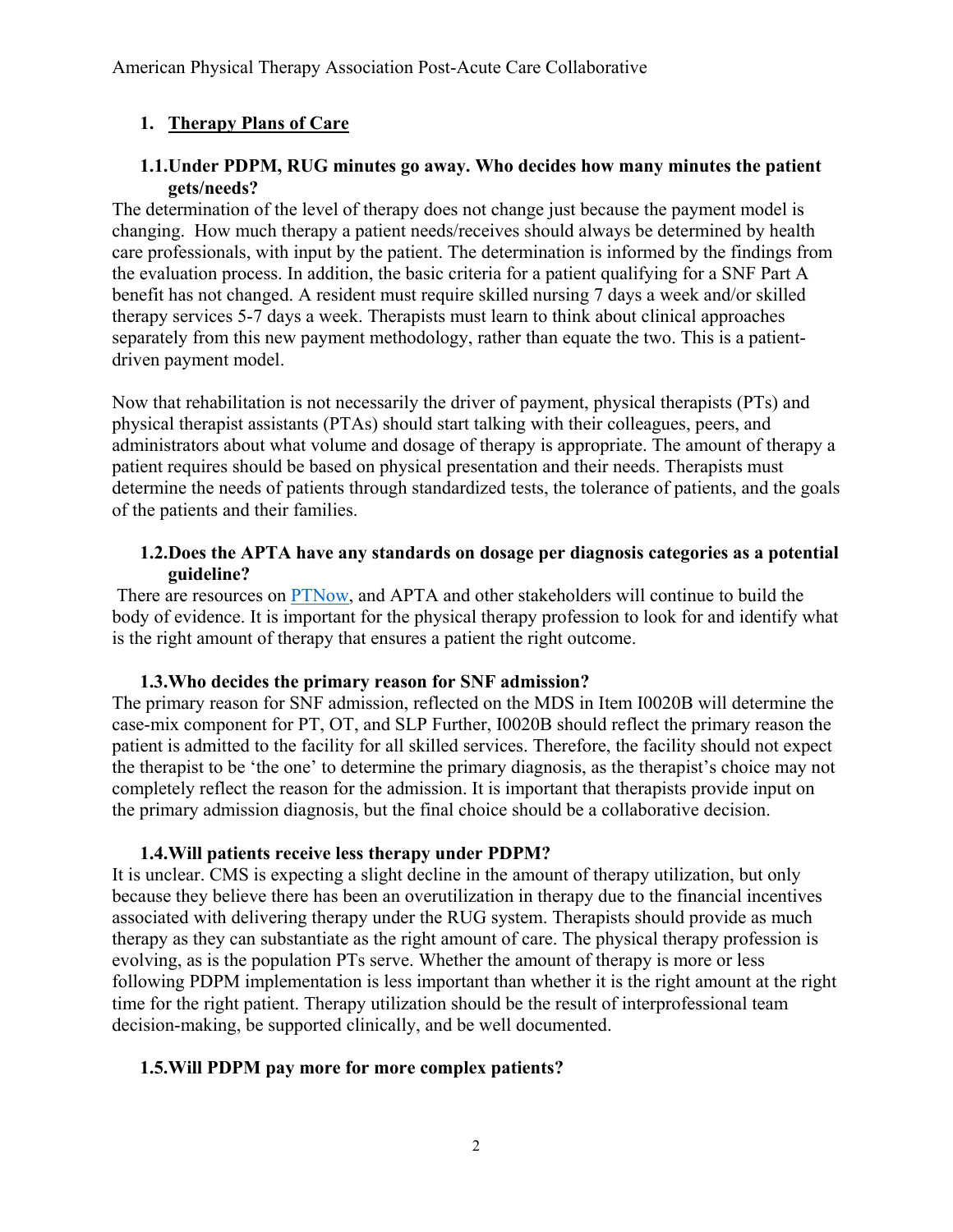<span id="page-2-0"></span>It is possible. PDPM better accounts for more complex patients. Nursing homes are currently examining whether or not they have expertise in those areas, or, based on the market, whether there is a need for them to expand their service line to be able to care for more of these patients.

## **2. Group & Concurrent Therapy**

**2.1.Under PDPM, up to 25% of therapy services can be delivered as group or concurrent therapy. If my SNF has been delivering primarily individual therapy, and we begin to deliver 25% group or concurrent therapy, will my SNF be flagged for audit? With this new limit on group and concurrent therapy, how can my SNF stay fiscally responsible under PDPM?** 

Before we answer this question let's understand what the difference is in the regulation of RUG IV and PDPM. Under RUG-IV, no more than 25 percent of the therapy services delivered to SNF patients, for each discipline, may be provided in a group therapy setting, while there is no limit on concurrent therapy. Under PDPM CMS is concerned that providers will become incentivized to increase utilization of group and/or concurrent therapy and therefor decrease individualized therapy. Therefor, CMS has imposed a 25 percent maximum on total minutes spent on group and/or concurrent therapy.

The decision to use group and concurrent therapy should be based on patients' needs and clinical presentation. CMS expects to see an increase in group and concurrent therapy delivered to Medicare beneficiaries. However, if a provider went from only providing 1% of group or concurrent therapy to 25% overnight, this likely would be a red flag to CMS. CMS will monitor group and concurrent therapy utilization, and expects utilization to be appropriate, reasonable and necessary. The agency will also be monitoring other important measures of clinical care appropriateness, such as quality measures and re-hospitalization rates. This also implies that documentation for group or concurrent therapy needs to clearly identify that the care is appropriate, reasonable, and necessary.

## **2.2.Will group therapy minutes be divided under PDPM?**

No. Group therapy minutes will not be divided under PDPM. Under PDPM, because there is no dollar value assigned to it, they will not be allocated or divided. For example, if PTs spend 60 minutes with 4 patients, they will report 60 minutes for each patient, and a full 60 minutes will be counted towards the 25% limit of group+concurrent therapy

## **3. Functional Status and Section GG**

### **3.1.Currently, a therapist fills out Section GG in our SNF. Will a therapist continue to do so?**

CMS has indicated that the level or score of any item within Section GG should be the "usual performance" prior to any treatment intervention. In addition, successful collaboration among the interdisciplinary team is best to identify this score. Now that Section GG directly relates to payment for PT, OT, and nursing components, there will be more attention to what is included for each item in Section GG. If the scores chosen do not reflect the documentation in the chart, that could be a problem for providers.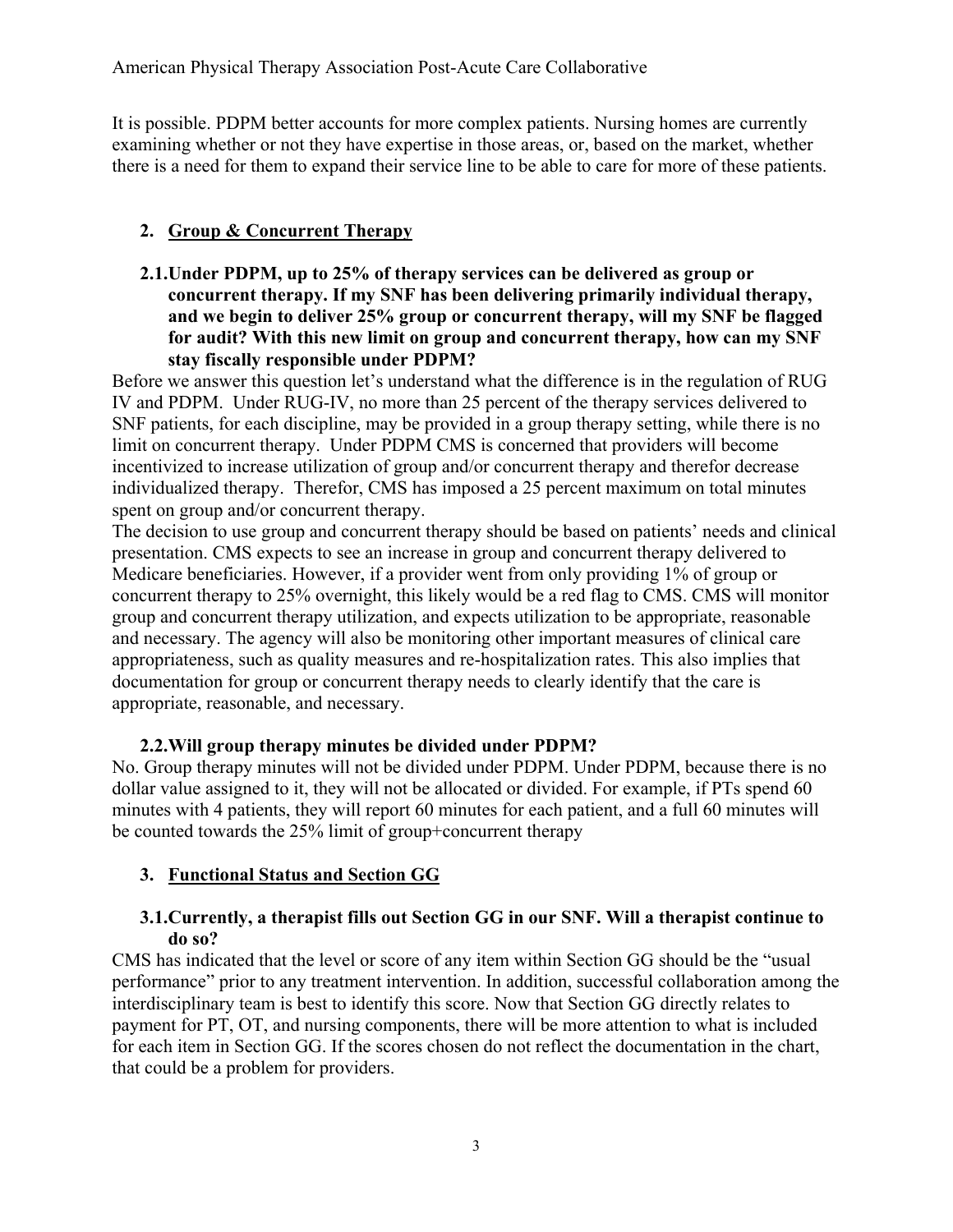<span id="page-3-0"></span>Additionally, while therapists may be better suited to answering some GG items, others may be more appropriately answered by nursing. So there should always be collaboration among the patient's care team. Finally, recognize that if therapists are currently completing Section GG as part of their therapy evaluations or outcome modules, they may continue to do so. However, they also need to recognize that these scores might or might not be the same score that is placed on the MDS.

## **4. Medicare Advantage under PDPM**

# **4.1.How will PDPM affect Medicare Advantage (MA) patients?**

Some MA plans may change their payment models to mirror PDPM. Others may not change their payment models in relation to the changes. However, because they are private plans, MA plans currently take a wide variety of forms, with some already approximating the structure of PDPM, using patient characteristics rather than service utilization as the basis for payment. CMS will work with stakeholders, including private plans, to ensure adequate education and resources are available for all parties.

In addition to MA plans, state Medicaid programs are going to have to consider what payment model they will operate under in the future. Currently, all states are using some version of the RUG to determine the Medicaid reimbursement rate for SNF residents. However, CMS announced that they will not continue to support the RUG software after 10/1/2020. This puts pressure on states to determine how they will establish the Medicaid daily rate. It will be interesting to see whether they utilize PDPM or shift to a per diem model of some kind.

# **5. Restorative Nursing Programs**

## **5.1.Will restorative nursing replace therapy services?**

Maintaining independence with activities of daily living (ADLs) is critical, and restorative nursing is an important part of a program to maintain functional skills. That said, restorative nursing will not replace therapy services. There are opportunities for skilled therapy and restorative nursing to work together. PDPM gives therapists an opportunity to look at how restorative nursing and therapy services may be coordinated to improve patient outcomes and increase satisfaction.

# **6. Preparation for PDPM**

# **6.1.How will therapy evaluations need to change?**

PTs practicing at the top of their licenses will hopefully not change how they complete their evaluations. Ideally they are already using standardized tests involving the patient/family in the goal setting process, exploring discharge plans from the time of evaluation, assessing patient activity tolerance for intensity, and performing a complete evaluation.

#### **6.2.Are there any tools to help a PT self-assess readiness for the PDPM changes?**  The APTA Academy of Geriatric Physical Therapy is working on a self-assessment tool –stay tuned! However, PTs can start assessing their readiness for PDPM changes by doing one or more of the following: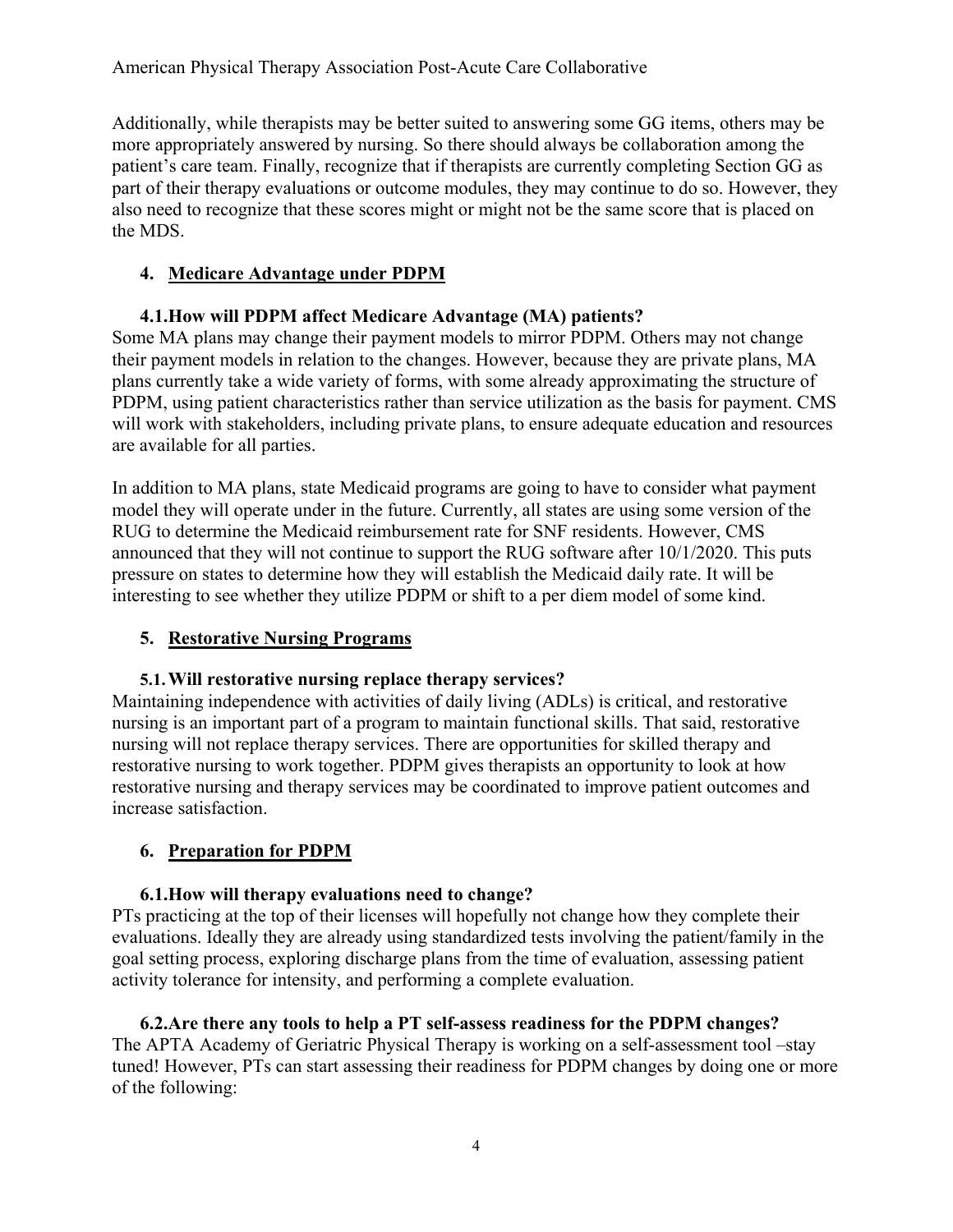American Physical Therapy Association Post-Acute Care Collaborative

- Assess how good they are at writing exercise prescriptions. PTs are good at writing plans of care. However, by writing out exercise prescriptions and therapeutic activity prescriptions, PTs can increase their ability to effectively deliver care;
- Increase communication and collaborating skills;
- Collaborate with nursing and help to refine diagnoses;
- Identify patient characteristics that affect a person's rate of recovery;
- Enhance predictive capabilities in terms of dosing through objective tests and standardized measures;
- Setting specific targets that incorporate the goals of patients and caregivers provide better benchmarks of care; and
- Use objective tests and standardized measures to become skilled predictors and prognosticators around appropriate dosing.

### **6.3.When should PTs begin trial assessments or engage in other mechanisms to help ensure the PDPM transition process is seamless?**

Right now, PTs need to start thinking now about how they will transition to PDPM. For example:

- Who will decide the primary diagnosis? This should be a team effort. PTs should think about how they will make recommendations for primary diagnosis and how they intend to provide input by the  $7<sup>th</sup>$  or  $8<sup>th</sup>$  day;
- How should PTs improve their patient assessments? PTs' evaluations may not change at all. For instance, PTs would not need to change their practice of doing meaningful, standardized tests;
- How can PTs analyze their historical data to determine any reimbursement differences under both models (PDPM and RUG-IV);
- How Section GG is collected; and
- How PTs will plan therapy (i.e., either group or concurrent therapy) and any clinical pathways.

Additionally, it may make sense to begin assessing the SNF's coding accuracy by examining previous patients' MDS forms that have been completed next to the documentation in the chart to consider whether any opportunities for accurate coding were missed. Therapists also could consider conducting full chart reviews to assess what information was transferred and/or missed.

### **6.4.I was practicing as a therapist back in 1999 when PPS came into the nursing home. Will this one be anything like that time?**

No. Therapists were paid on a cost basis prior to 1999, then went to a PPS basis. Because of that, a lot of companies laid off several therapists early in the process, only to subsequently go through a period of rehiring.

PDPM is intended to better align payment with patient characteristics and patient needs and eliminate the connection between therapy utilization and reimbursement. Although the payment methodology is changing, Medicare coverage of physical therapy services is not, and the amount of therapy a patient requires should, as always, be based on physical presentation and a patient's needs.

## **6.5.What continuing education should PTs and PTAs take to prepare for PDPM?**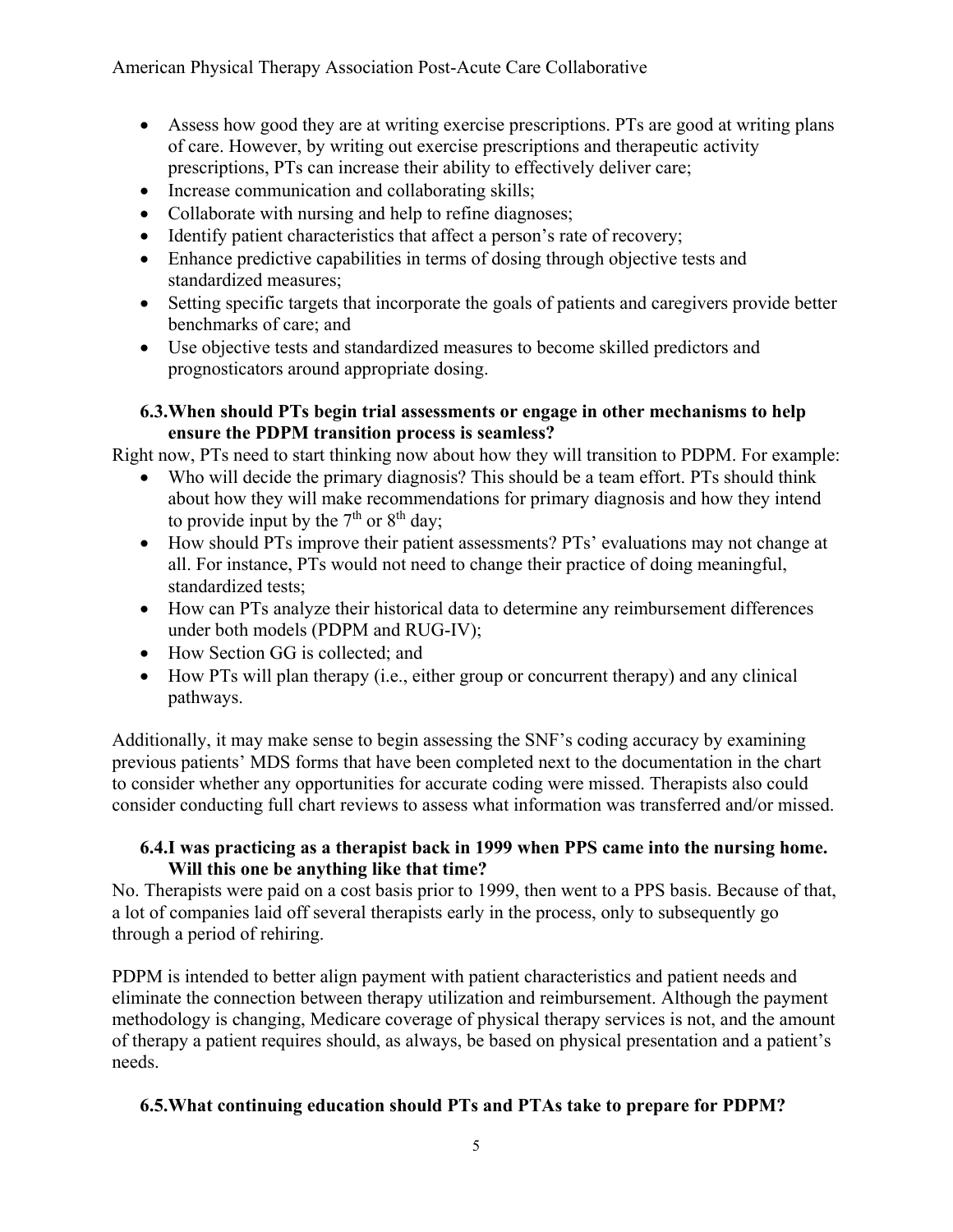<span id="page-5-0"></span>APTA is partnering with the Home Health Section, AGPT, and HPA the Catalyst to develop tools to help therapists prepare for PDPM, as well as the Home Health Patient-Driven Groupings Model. The changes to both models are similar in a lot of ways. The Sections and APTA are developing tools and information on therapist readiness for PDPM. Note: PTs and PTAs using webinars and podcasts developed by other parties should view these critically, especially with regard to their sources of information.

### **6.6.How can PTs and PTAs best prepare for this payment model change?**  PTs and PTAs should examine how they practice. They can do this by: conducting workflow analysis, identifying opportunities for interprofessional collaboration, proactively address changes in plans of care, determining what discipline specific data is being gathered and how that relates to quality reporting, and understanding the link between care and data being captured by therapists and how that relates to performance under the quality measures.

PTs should follow clinical practice guidelines and develop a common clinical language for their teams. Therapists should also assess their knowledge of different regulatory aspects and their understanding of Medicare Part A, Medicare Part B, Medicare Advantage, and  $3<sup>rd</sup>$  party payer rules. Finally, therapists can become more involved in managing clinical software to insure it satisfies the clinical and regulatory requirements of therapy.

## **7. Interim Payment Assessment and Interrupted Stays**

### **7.1.If the facility chooses to complete an Interim Payment Assessment after a 2-day interrupted stay, is it necessary to complete a new therapy evaluation?**

*Interim Payment Assessment (IPA)*: CMS has not laid out any specific rules for when the IPA should be completed. They have said it is an optional assessment and the facility will decide when and why to do it.

*Interrupted Stay*: An interrupted stay occurs when a resident leaves a SNF and returns to the same SNF 1 or more times within the same Medicare Part A benefit period. The PDPM includes variable per diem payment adjusters for the PT, OT, and NTA base rate components, creating the need for a SNF PPS interrupted-stay policy. CMS finalizes the following interrupted-stay policy under the PDPM:

- The variable per diem adjustment is reset whenever a resident is discharged then readmitted to a different SNF (where a new MDS assessment would be required):
- When a resident is discharged from a SNF and returns to the same SNF by 12:00 AM at the end of the third day of the interruption window, CMS will treat the resident's stay as a continuation of the previous stay for purposes of both resident classification and the variable per diem adjustment schedule. A new MDS assessment would not be required, although the SNF could choose to complete an IPA assessment for reclassification if clinically appropriate.
- The resident's PDPM classification will not change from admission for a readmission to the same SNF occurring in 3 or fewer days after discharge.
- When the resident's absence from the SNF exceeds this 3-day interruption window (as defined below), CMS will treat the readmission as a new stay, in which the resident will receive a new 5-day assessment upon admission, and the variable per diem adjustment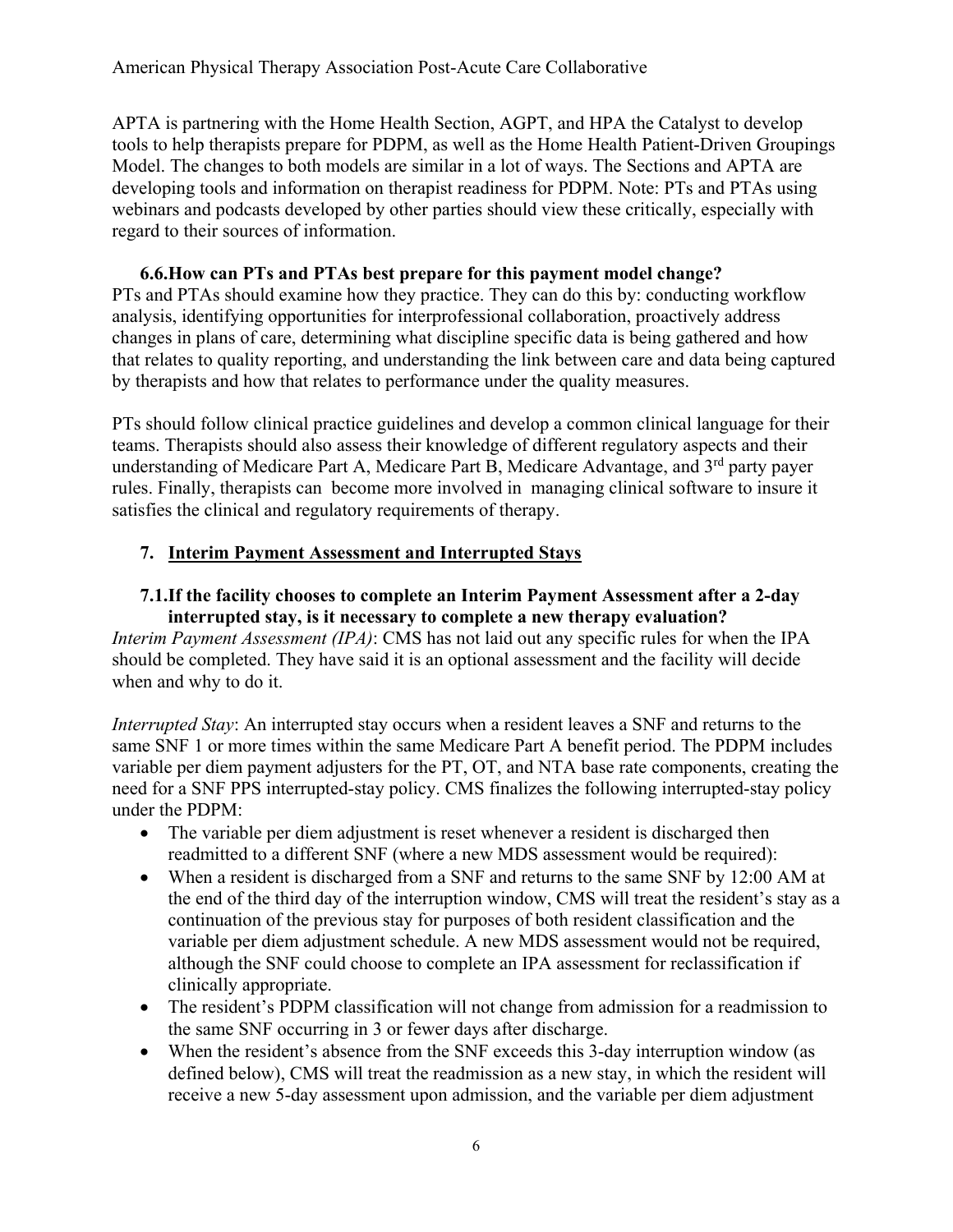<span id="page-6-0"></span>schedule for that resident would reset to Day 1. In this case, the facility would complete a SNF PPS Discharge Assessment. The SNF should count the total volume, mode, and type of therapy to report in section O of the MDS for purposes of the discharge assessment when a resident's stay included 1 or more interrupted stays as follows: when a resident is discharged and then readmitted to a SNF in a manner that triggers an interrupted stay under the interrupted stay policy, all therapies that occurred since the admission would be included in section O of the MDS for each discharge assessment.

The Interrupted Stay policy under PDPM can be compared to an End-of-Therapy Resumption under the RUG's system. Today, when a patient is put on 'hold' or has to miss several days of therapy in a row, the facility is required to do an End-of-Therapy OMRA and if therapy is resumed within 5 days, an End-of-Therapy Resumption OMRA. When this policy was first implemented, the question was raised about whether the PT would need to do another evaluation when the EOT Resumption was done. CMS indicated it was the clinician's decision if it was necessary or not, but also to defer to state, local, or facility policy.

Under PDPM, if there is an interrupted stay, and the facility chooses to do an IPA, then it is likely there has been a significant clinical change. Therefore, the PT will be required to understand what that change is, and whether it impacts the PT plan of care.

# **8. Students**

**8.1.Are there any changes with students and reimbursement under PDPM?**  PDPM makes no changes to the rules for coding minutes as it relates to students. Refer to the RAI manual for how to allocate minutes.

It is expected the RAI manual will be updated and issued in May 2019. Once it is, additional information will be provided.

# **9. Value and Physical Therapy**

## **9.1.What are practical strategies for PTs and PTAs to demonstrate their value?**

They should examine their facilities' quality metrics and their facilities' performance and think about how they impact various metrics, including falls, pain, pressure ulcers, and discharge to community. PTs and PTAs should identify opportunities to collaborate with other care disciplines, improve their communication, and bring value to the entire care team. Therapists and therapist assistants also should consider how they can contribute to their patients' quality of life and overall outcomes.

PDPM presents an opportunity for PTs and PTAs to use their settings as living laboratories, to better understand dosing and the relationship between outcomes and quality measures. They have an opportunity to look at evidence-based practice. PTs and PTAs have an opportunity to participate in a value-based payment model, and they should demonstrate their relevance in such model.